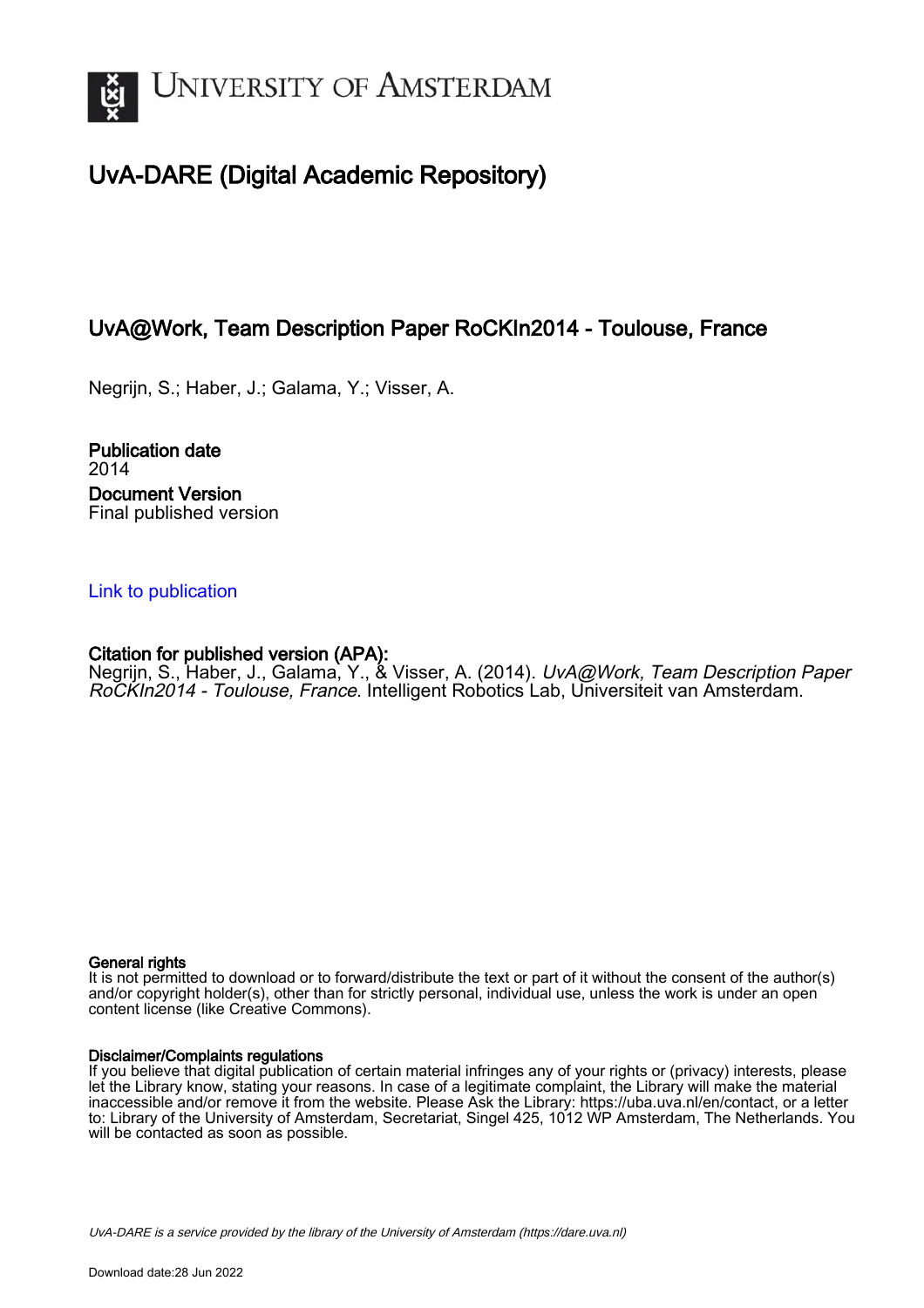# UvA@Work, Team Description Paper RoCKIn2014 - Toulouse, France



Sebastien Negrijn (sebastiennegrijn@hotmail.com), Janosch Haber (janoschhaber@gmail.com) ´ Ysbrand Galama (y.galama@hotmail.com) and Arnoud Visser (a.visser@uva.nl)

Intelligent Robotics Lab, Universiteit van Amsterdam, Science Park 904, Amsterdam, The Netherlands

http://staff.science.uva.nl/<sup>∼</sup>arnoud/research/atwork

#### I. INTRODUCTION

The UvA@Work team consists of three Artificial Intelligence (AI) bachelor students supported by a senior university staff member. It was founded at the beginning of academic year 2013-2014 as part of the Intelligent Robotics Lab<sup>1</sup>. This initiative strives to involve students of the Universiteit van Amsterdam (UvA) in robotics. It also acts as a governing body for all the UvA's robotic teams such as UvA@Work, The Dutch NAO Team [1] (RoboCup Standard Platform League), the Amsterdam Oxford Joint Rescue Forces [2] (RoboCup Rescue Simulation League) and Maneki-Neko [3] (Micro Air Vehicle competition) to guarantee continuation of research, education and competition experience. It also enables sharing any gathered knowledge between the different teams.

After its first competition experience with the Kuka youBot at the RoCKIn Camps 2014 in Rome, the UvA@Work team is looking forward to participate in the upcoming event in Toulouse.

<sup>1</sup>http://www.dutchnaoteam.nl/index.php/irobolab/

#### II. HARDWARE

The KUKA youBot used by the UvA@Work team is equipped with a sensor suite consisting of an Asus Xtion Pro Live to create a disparity map, a Hokuyo UTM-30LX laser scanner for occupancy grid mapping and a Microsoft LifeCam HD-5000 for RGB vision as can be seen in Figure 1. The Asus Xtion Pro is mounted well above the youBot platform to allow for a broad view of the local surroundings. These broad overviews can be processed as both, RGB and depth images. The Hokuyo UTM-30LX laser scanner is mounted in front of the youBot platform and provides a high precision depth plane over a 270 degree angle. Finally, the Microsoft LifeCam HD-5000 is mounted on top of the youBot's end effector to assist pick-up and placing tasks.

Being part of the KUKA Innovation Challenge [4], the UvA has temporal access to a second, sponsored youBot.

#### III. SOFTWARE

#### *A. Robot Operating System (ROS)*

ROS is a broadly used framework for robotic application development. It supplies an easily extensible environment of basic components (nodes) which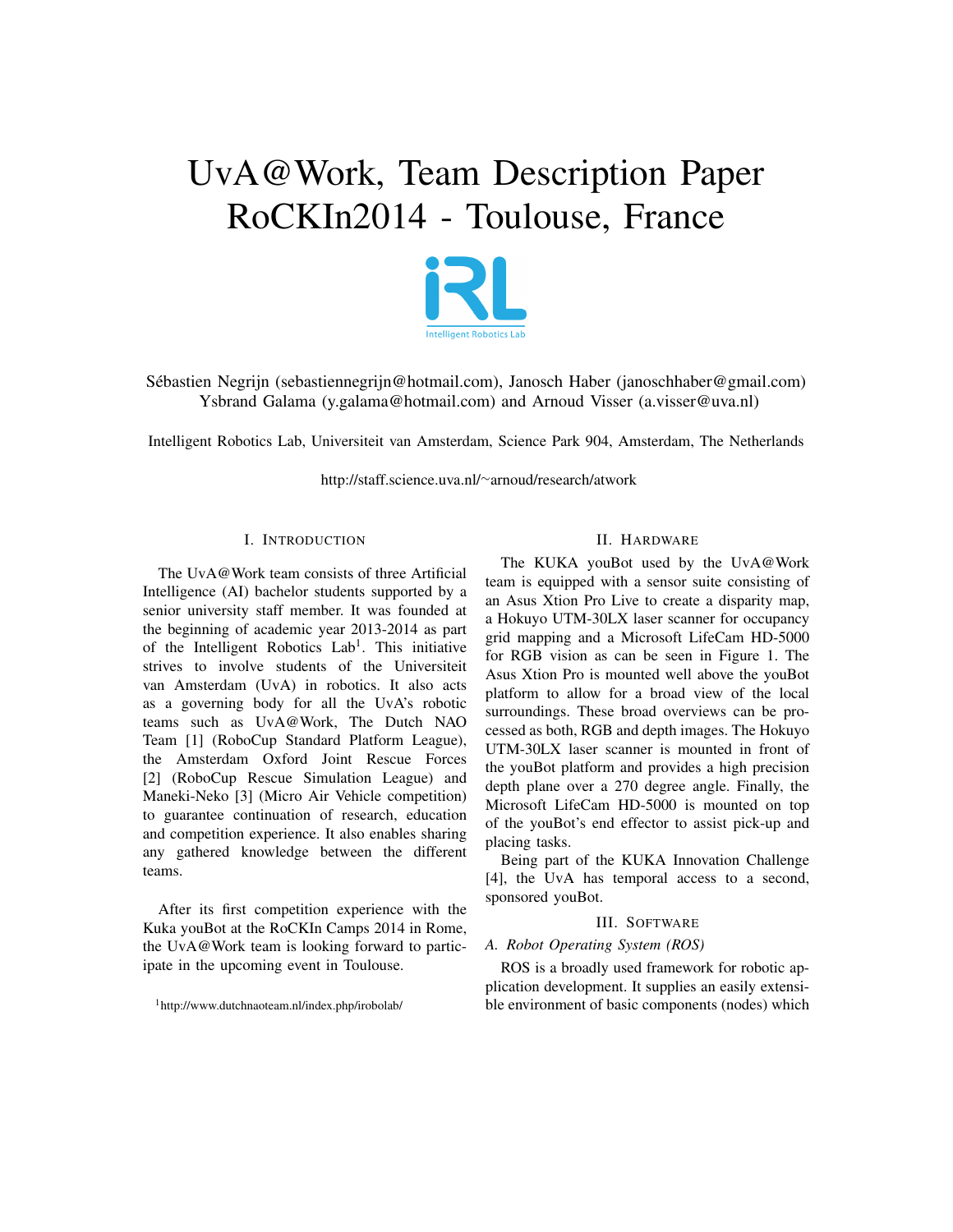

Figure 1. The Kuka youBot mounted with all its sensors: Asus Xtion Pro Live, Hokuyo UTM-30LX and a Microsoft LifeCam HD-5000.

can be combined flexibly to form applications. ROS also provides a parameter server which allows nodes to use shared parameters. In the current implementation these shared parameters are used to change the local workings of each node depending on the task that needs to be carried out. Furthermore, ROS comes with a range of packages, libraries, drivers and simulation programs that simplify the use of standard platform robots. For the development of implementations on the KUKA youBot, the team of UvA@Work uses the ROS Hydro Medusa version.

#### *B. Image Processing Pipeline*

The Image Processing Pipeline (IPP) currently consists of 7 nodes: webcam controller,

openni2, image\_controller, image\_thresholder, datamatrix detector, tag detector and object detector. The webcam controller takes care of retrieving image streams from the different RGB cameras mounted on the robot. In the current implementation, only one camera can be used at a time due to limitations in data capacity of the usb-bus. To work around this limitation, the active camera can be assigned depending on the current task by using ROS parameters. For depth cameras the standard ROS package Openni2 is used. These two packages send their images to the image controller node. Depending on the ROS parameters specified, the received input is passed on to the right detector and/or image thresholder node. The detectors are used to locate datamatrices, tags (coloured sheets) or objects (as specified in the rulebook) in the image frame. These detectors also rely on the use of the OpenCV2 library. Finally, the detectors send obtained features to the action\_controller.

By using this pipeline, each node can operate on a separate thread. Therefore the current implementation is only limited by the image throughput of the cameras used.

#### *C. Localisation Pipeline*

As of now the SLAM GMapping package is used for full mapping and localisation of the surrounding area and position of the robot. With the data provided by this package, an  $A^*$  algorithm [5] is used which returns an optimal path between the current position and the goal in reasonable time. This path is send to the action controller and processed into movement. This implementation is based on the large amount of research that has already been conducted on this topic by the other robotic teams. Nonetheless, the UvA@Work team has developed an implementation of D\*-lite [6] which can account for changes in the environment during movement. In contrast to the static  $A^*$  algorithm,  $D^*$  efficiently updates the generated path if necessary and does not require a complete recalculation.

#### *D. Manipulation Pipeline*

Once localisation and navigation tasks are completed, the next step is to fulfil the manipulation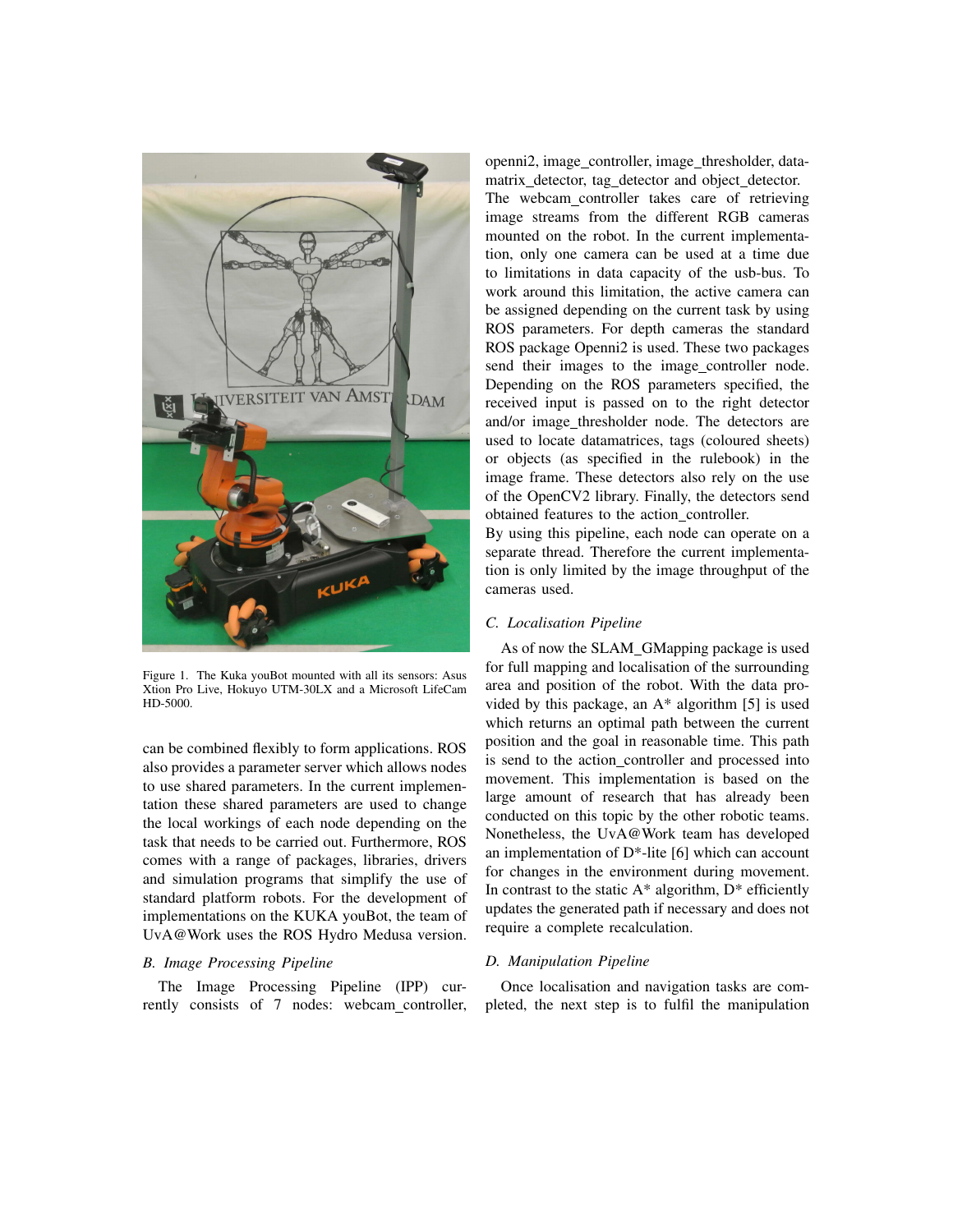challenge. This could be picking up and precisely placing one of the industrial parts of the RoboCup and RoCKIn@Work challenges. Being a Dutch team however the UvA@Work decided to also specialise on a different exercise: Because agriculture is very important sector in the Netherlands, Uva@Work is investigating if it is possible to let the youBot find and pick up a specified flower.

A prerequisite for pick-up is that the transformational function between perception-space and configuration-space of the robot arm is known. To obtain it, the Move-It module of ROS is extended with a path-planning algorithm developed by Dorst *et al* [7], preferable an anytime incremental variant like [8].

*The advantage of using a path-planning algorithm in the configuration space is that evasing the enviroment becomes native in the planning. The challenge with this method is the transfer of realworld coördinate points to the configuration-space of the robot. Once the Inverse Kinematica of the Kuka YouBot is calculated, the obstacles in the real world can be mapped onto the configuration-space. After this, the path-planning in the configuration space becomes a trivial problem that can be tackled by several search-algorithms like D\*-lite [6] or Dorst's algorithm [7].*

*The observation of obstacles are thus mapped in the planning of the kinematica of an action. Therefor the problem of evading obstacles can be solved and the flora should be preserved.*

#### *E. Human Robot Interaction (HRI)*

In context of the RoCKIn Camp 2014 in Rome, the UvA@Work team started working on a Spoken Language Understanding (SLU) application for optimised customer-robot interaction. As SLU allows for a native communication with the robot, Human Robot Interaction is tailored for real-word use.

Spoken commands are recorded by an attached microphone and sent to the online Google voice recognition service. The returning result in form of written words is fed to a language model system, tagging words and applying a grammatical structure. As a next step, contained objects and actions are grounded in reference to a prebuilt database of environment and robot. These grounded objects and actions are than used to create a series of commands that can be send to the task manager node within the ROS framework - thus conversed into a language that is "understood" by the robot. Tested in RoCKIn Camp Rome were basic directional commands as well as emergency "STOP". This SLU interface can also be used as an alternative to the standard command-line @Work interface

used to specify the task to be carried out.

#### *F. Action Manager*

The action manager takes care of all movement required by the Kuka youBot. It does so by listening to the task manager. All actions are partially depended on the current state of the robot. Therefore the action manager also keeps a updated version of the current joint states.

#### *G. Reusability of the Software*

During development of the code, UvA@Work focused on creating task-specific nodes that can be used as independent modules in the ROS framework. On top of that, various top-layer instances were created to centrally manage and control the modules. All information streams are assigned to unique default topics that can be subscribed to by other nodes where necessary. By doing so, modularity of code and re-usability of modules can be guaranteed.

The code of the UvA@Work team is available at github<sup>2</sup> where the reusable task modules will be made publicly available, following the initiative of SwarmLab<sup>3</sup>.

#### IV. RESEARCH AREAS

The University of Amsterdam has been active in the RoboCup since 1998 in form of varying teams such as the Windmill Wanderers [9], Clockwork Orange [10], Dutch Aibo Team [11], the Amsterdam Oxford Joint Rescue Forces [12] and the UvA Rescue Team [13].

Currently the Intelligent Robotics Lab (IRL) is active in three competitions: Next to the @Work

<sup>2</sup>https://github.com/IntelligentRoboticsLab/KukaYouBot <sup>3</sup>https://github.com/swarmlab/swarmlabatwork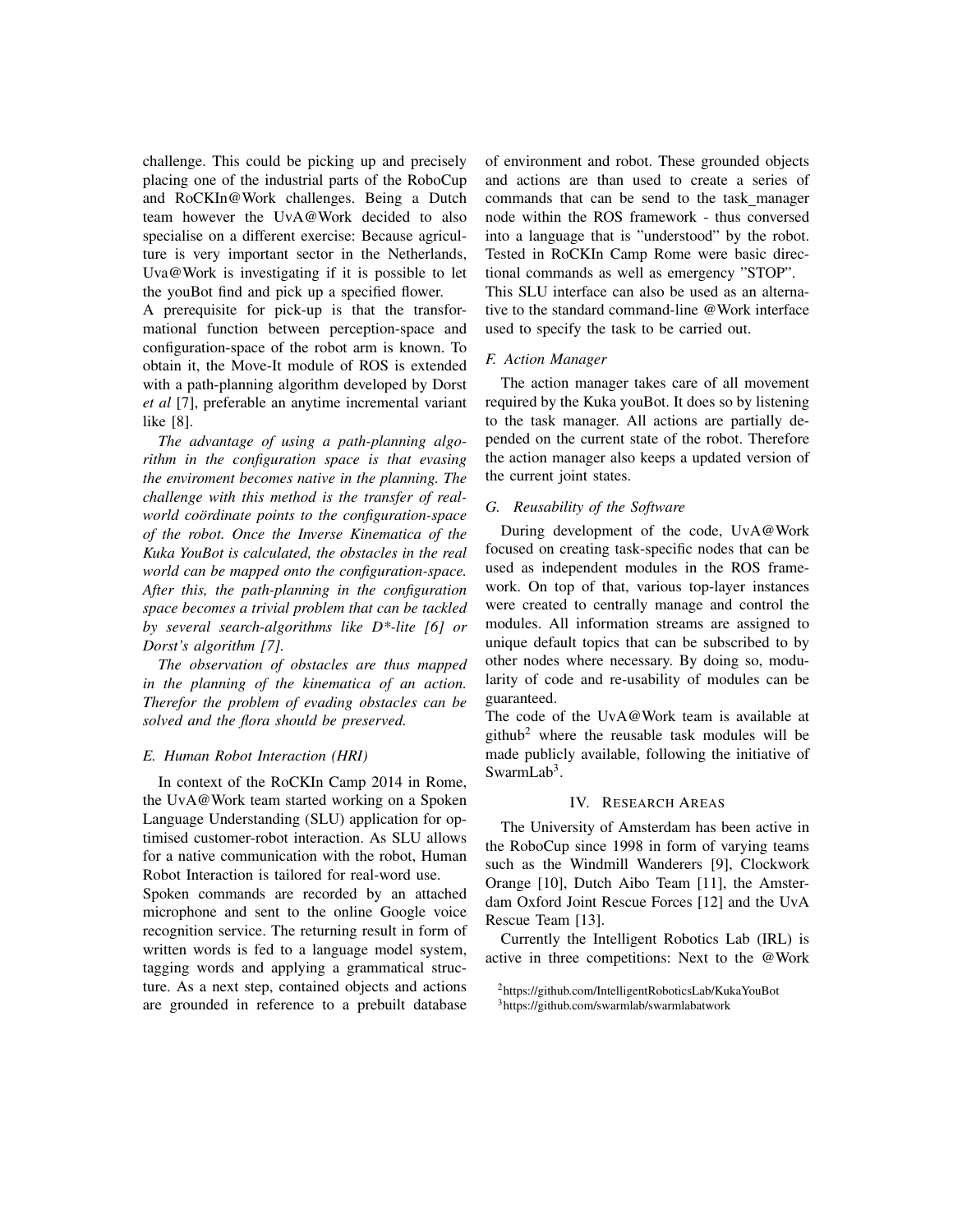competition, the Dutch Nao Team is active in the RoboCup Standard Platform League and the Amsterdam Oxford Joint Rescue Team is active in the RoboCup Rescue Simulation League. This section briefly describes the origin of these teams and their achievements. Overall, however, the main focus of the robotics teams is to write intelligent software to create smart applications.

The Dutch Nao Team was founded in 2010 by several Artificial Intelligence students in order to participate in the RoboCup. RoboCup is an international research and education initiative, attempting to foster Artificial Intelligence and Robotics research by providing a standard problem where a wide range of technologies can be integrated and examined, as well as being used for integrated project-oriented education. The Dutch Nao Team competes in the Standard Platform League, which is a RoboCup robot soccer league, in which all teams compete with identical robots. The robots operate fully autonomously, i.e. there is no external control, neither by humans nor by computers. The current standard platform used is the humanoid NAO by Aldebaran Robotics. The team consists of Artificial Intelligence Bachelor and Master students, supported by senior staff-member Arnoud Visser. Since it was founded in 2010, it participated at several events and published on several occasions<sup>4</sup>. This year, the Dutch Nao Team has participated at the Iran Open 2014 and is one of twenty teams selected for the 2014 World Championships in Brazil [14].

The University of Amsterdam is active in the Rescue Simulation League since 2003 in Paduva [15]. In 2006 the first Virtual Robot competition was held, which directly resulted to the Best Mapping award [16]. The team from Amsterdam started a cooperation with Oxford University in 2008, which continued for 4 years [17]. In 2012 the team operated again under its original name; the UvA Rescue Team. During those years the team won several prices, published a number of journal arti-

<sup>4</sup>For an overview see: http://www.dutchnaoteam.nl/index.php/ publications/

cles, book chapters, conference articles and theses. It's approaches are described in the yearly Team Description Papers and their the developed source code is published under public licenc with a public license.

Since its establishment in September 2013, the UvA@Work team has participated in the RoCKIn@Work Camps 2014 workshop in Rome, Italy [18]. This workshop offered both lectures and practical sessions on various topics such as navigation, object manipulation and human robot interaction. In the latter case, they have been awarded the title: "Best practical demonstration on human robot interaction."

#### V. INNOVATIVE TECHNOLOGY

The University of Amsterdam is one of the four universities which has been provided with a KUKA youBot to participate in the KUKA innovation challenge. The full details of the application can be read in the application paper [19], mid-term report [4] and video report<sup>5</sup>.

#### *A. Visual Odometry with the Ricoh Theta*

The Ricoh Theta camera is a full 360 degree spherical camera with two lenses, where the images obtained are automatically stitched together. Initial calibration efforts indicate that the images are stored in perfect spherical projection. As a result, the image can directly be wrapped around a unit sphere. This means that every image point has the same centre of origin, which makes conversions to other projections (perspective, panorama or bird-eye view) easily possible.

When mounted on a moving platform, both the disappearing points are visible (which indicate the direction of movement) as well as a ring of maximal optimal flow, which can be used to estimate the amplitude of the movement. Currently, orientation can already accurately being estimated from the optical flow, an accurate estimation of the translation is under study [20].

<sup>5</sup>2http://www.youtube.com/watch?v=XheQRnMvB4o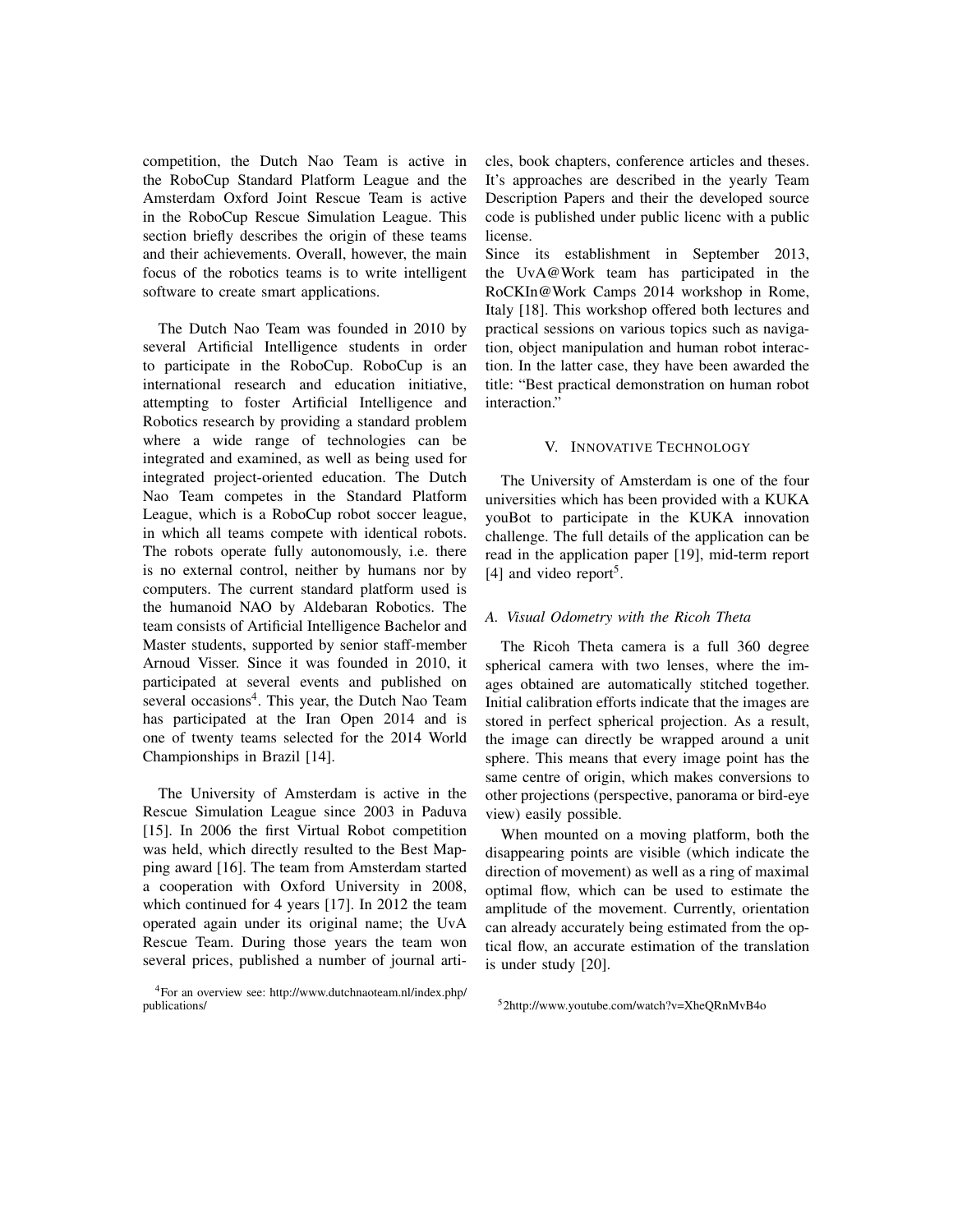

Figure 2. Image captured with a Ricoh Theta from the KUKA youBot.

#### *B. Kinect K4W (Developers version)*

The new version of the Kinect, which is to be released at the end of this year, outperforms the previous version both in resolution and speed. Yet, the "Kinect for Windows" (K4W) does not yet work in ROS. The official OpenNI software only supports the ASUS Xtion and PrimeSense's own devices. By just adding the Kinect's USB ids to OpenNI, a patch was created for older Microsoft Kinect for Xbox versions. At the moment, no one has yet produced a similar patch for K4W. UvA@Work thus currently is working on a ROS implementation for the K4W.

When a working implementation is developed, an initial study will be performed to see what the impact of the higher resolution and speed will have on the perception of objects typical for the RoCKIn competition.

#### VI. APPLICABILITY AND RELEVANCE TO INDUSTRIAL ROBOTICS

The EU-Robotics platform has recently made an analysis of the application areas where robotics could have the biggest economic impact [21].

In the Netherlands, this again appears to be the sector of agriculture: They already hold a leading role in terms of productivity and efficiency but still there is need for more automation. Important drivers for agro-robotics here are further quality improvement, increasing labour costs, the limited availability of sufficiently trained labour, and the poor image of the sector due to the employment of (illegal) foreign workers. The potential is high, because currently there are only a few commercially available robotic systems. In horticulture, robots are currently available for producing cuttings, planting in trays, plant protection and sorting and packing. No commercial examples are known for harvesting or crop maintenance. As result of this analysis, agriculture has been identified as an application area where the Netherlands has a good position to have create robotic systems which will have an impact on a world scale.

#### **REFERENCES**

- [1] P. de Kok, N. Girardi, A. Gudi, C. Kooijman, G. Methenitis, S. Negrijn, N. Steenbergen, D. ten Velthuis, C. Verschoor, A. Wiggers, and A. Visser, "Team description for RoboCup 2013 in Eindhoven, the Netherlands," Dutch Nao Team, Universiteit van Amsterdam & TU Delft, May 2013.
- [2] N. Dijkshoorn, H. Flynn, O. Formsma, S. van Noort, C. van Weelden, C. Bastiaan, N. Out, O. Zwennes, S. S. Otárola, J. de Hoog, S. Cameron, and A. Visser, "Amsterdam oxford joint rescue forces - team description paper - virtual robot competition - rescue simulation league - RoboCup 2011," Universiteit van Amsterdam & Oxford University, July 2011.
- [3] C. R. Verschoor, A. J. Wiggers, H. R. Oosterhuis, and A. Visser, "Maneki-neko - team description for iran open uav 2013 - teheran, iran," Intelligent Robotics Lab, Universiteit van Amsterdam, February 2013.
- [4] S. Negrijn, J. Haber, S. van Schaik, and A. Visser, "UvA@Work customer agriculture order - mid-term report," Intelligent Robotics Lab, Universiteit van Amsterdam, Science Park 904 1098 XH Amsterdam, January 2014.
- [5] J. van Enk, "Navigating youbot through a rose field with A\*," Project Report, Universiteit van Amsterdam, Science Park 904 1098 XH Amsterdam, August 2013.
- [6] S. Koenig and M. Likhachev, "D\* lite." in *AAAI/IAAI*, 2002, pp. 476–483.
- [7] L. Dorst, I. Mandhyan, and K. Trovato, "The geometrical representation of path planning problems," *Robotics and Autonomous Systems*, vol. 7, no. 2, pp. 181–195, 1991.
- [8] M. Phillips, A. Dornbush, S. Chitta, and M. Likhachev, "Anytime incremental planning with e-graphs," in *Robotics and Automation (ICRA), 2013 IEEE International Conference on*. IEEE, 2013, pp. 2444–2451.
- [9] E. Corten and E. Rondema, "Team description of the windmill wanderers," in *Proceedings on the second RoboCup Workshop*, 1998, pp. 347–352.
- [10] P. Jonker, B. van Driel, J. Kuznetsov, and B. Terwijn, "Algorithmic foundation of the clockwork orange robot soccer team," in *Algorithmic Foundations of Robotics VI*. Springer, 2005, pp. 17–26.
- [11] A. Visser, J. Sturm, P. van Rossum, J. Westra, and T. Bink, "Dutch aibo team: Technical report robocup 2006," December 2006.
- [12] V. Spirin, S. Soffia Otárola, and A. Visser, "Amsterdam oxford joint rescue forces - team description paper - virtual robot competition - rescue simulation league - robocup 2014, joão pessoa - brazil," 2014.